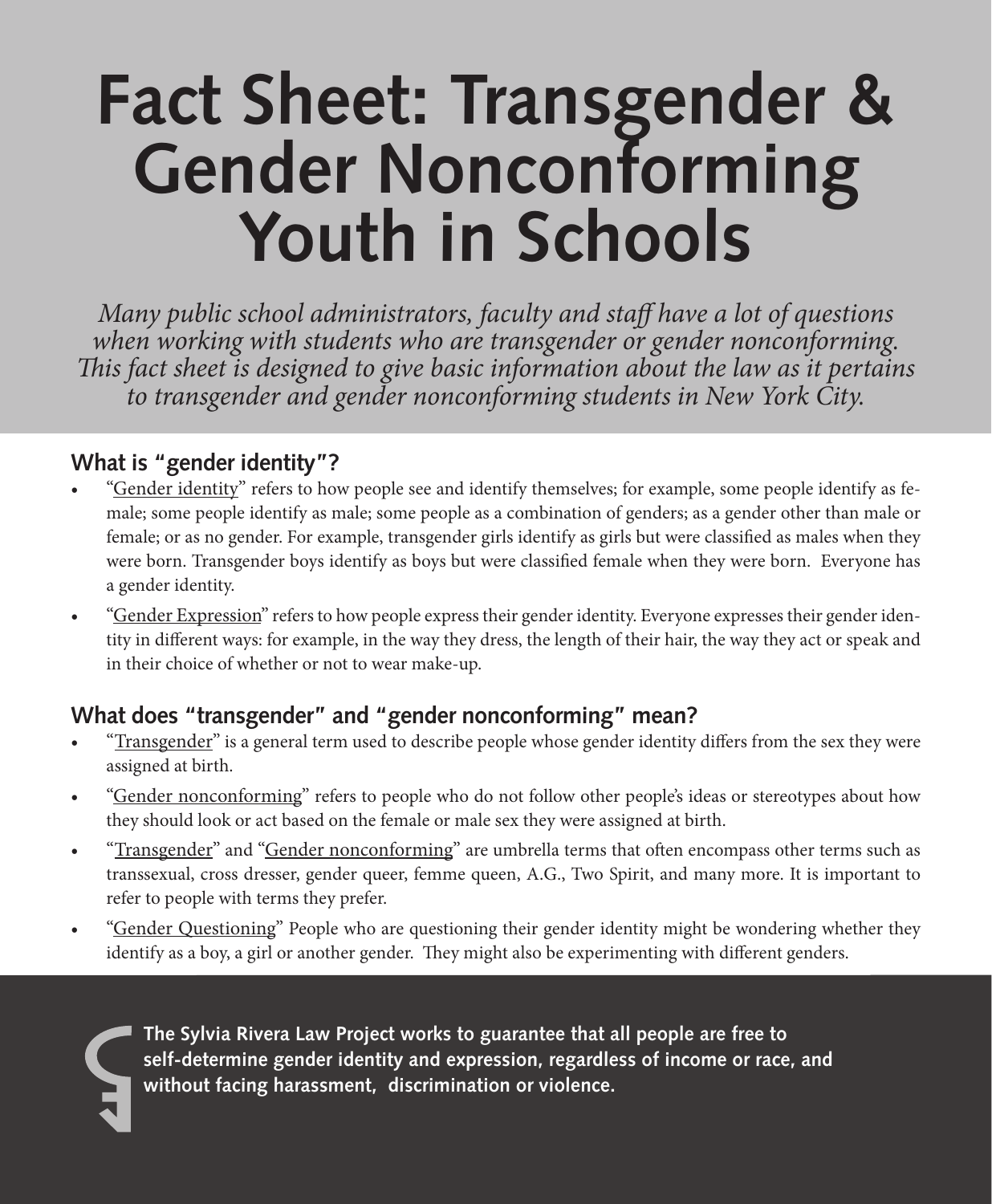## **Did you know that it is illegal to discriminate against transgender or gender nonconforming students in New York City?**

#### **New York City and State law protects students' rights to wear clothing that corresponds to their gender identity and expression.**

- For example, it is against the law to refuse to allow a student to attend school and related events and activities because that student is wearing clothes that are too "girlish" or"boyish." This is true regardless of the gender identity or the assigned birth sex of the student.
- • A school may not compel a student to shave or groom their hair to look more "feminine" or "masculine."

#### **New York City and State law protects its students' right to be free from harassment and discrimination on the basis of their gender identity.**

- Examples of harassment include repeated, deliberate use of pronouns and names that are inconsistent with a student's gender identity;
- Denying appropriate academic support to a student because of their gender identity;
- • Inappropriate touching;
- Insults or remarks about a student's body parts or about a student's behavior being too "masculine" or "feminine";
- Asking people inappropriate, unnecessary questions about their gender identity, anatomy, and / or any medical treatment that is related to their gender identity;
- Verbal, sexual, or physical assault because of one's gender identity.

## **School faculty, administrators and staff also have an obligation to protect students from harassment and discrimination from other students.**

## **But, did you know that transgender, gender nonconforming and gender questioning youth still encounter pervasive discrimination at schools?**

For example, transgender youth have reported being:

- • called derogatory names at school, such as "dyke", "faggot,""it" and "he-she" by both other students and faculty;
- • prevented from using the restroom or locker room that corresponds to their gender identity and sometimes even being unable to use any restroom at school because of their gender identity;
- beaten up because of their gender identity;
- sexually assaulted due to their gender identity;
- forced to fight to defend themselves resulting in suspension and/or expulsion;
- forced to miss school because of suspensions or skip school because of fear resulting in missed learning opportunities;
- forced to quit school because of their gender identity;
- forced to attend psychiatric programs because of their gender identity;
- ridiculed and / or punished by teachers for dressing and / or acting too "feminine" or "masculine";
- left with little or no academic support at school by faculty and administration
- left with little or no emotional support at school by faculty and administration;
- given no one they can reach out to for support about their gender identity at school;
- made deathly afraid of being "outed" and skipping school as a result.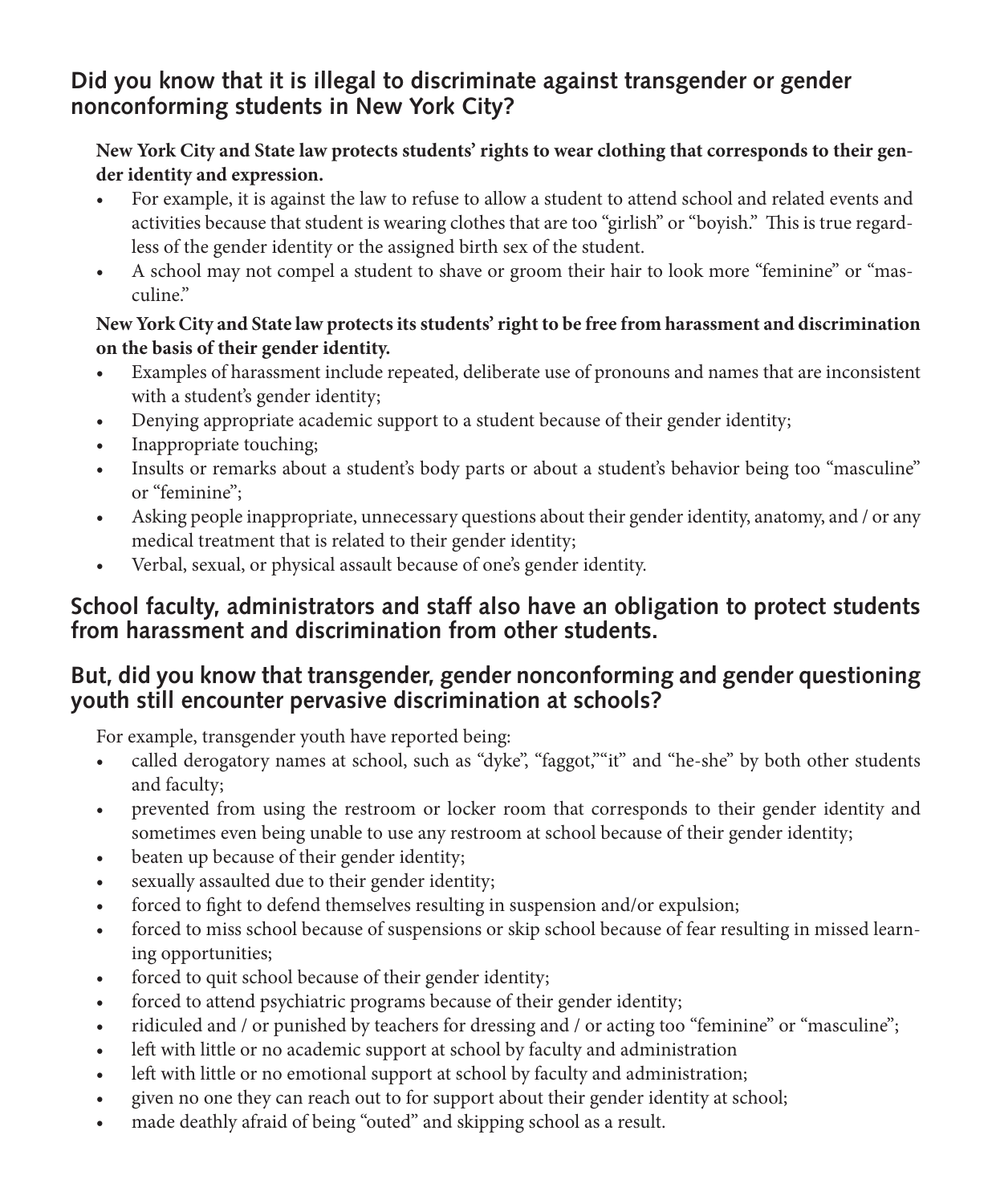## **These are some ways you can make school a safer and gender affirming place for transgender youth:**

- **• Arrange for transgender awareness training for faculty, staff, and administrators from a qualified community-based trainer.** Most people do not receive training or support in transgender awareness throughout their education or professional careers; it is not fair to assume that educators will arrive at their work already having learned the skills they need to work respectfully and effectively with youth from these communities. Transgender awareness trainings are most effective when they are mandatory and regular.
- **• Incorporate positive information about transgender issues into curricula.** The existence of transgender people is often erased or only included in a highly stigmatized way in the teaching of any subject, as well as in media and popular culture. The lack of any positive acknowledgment of transgender issues or history makes it difficult for transgender, gender nonconforming, or questioning young people to feel that they have a place in the world and supports a worldview among other students that transgender people do not exist or are an object of scorn.
- **• Create gender neutral restrooms.** Eliminating sex segregation of facilities can significantly decrease violence and harassment against transgender and gender nonconforming youth. While sex-segregated restrooms or locker rooms exist, however, transgender and gender nonconforming youth should be supported in using whichever facilities they identify as most appropriate for themselves in terms of their gender identity and safety needs.
- **• If a student talks to you about their gender identity, listen in a respectful and non-judgmental way.** Do not brush them off, react with skepticism or disapproval, or pressure them into any particular category. Support them in developing their own understanding of their gender and direct them to resources for transgender, gender nonconforming and questioning youth. Do not "out" a young person or disclose their gender identity to another without permission.
- **• Avoid perpetuating gender stereotypes.**Many of us enforce gender norms without even realizing it, but these stereotypes hurt everyone, especially transgender young people, gender nonconforming young people, and young women. Think carefully about the messages in everything you say, do, teach, or communicate about gender. Are you complimenting girls more often on their appearance but boys more often on their athleticism? Do you ever imply there is something wrong with men who behave in stereotypically feminine ways? Do you discipline girls more harshly than you would otherwise if they seem "masculine" or "butch" to you? Does your language ever equate gender (the way people view themselves and express their genders) with genitals (a persons birth sex and anatomical designation) or otherwise imply that the gender identities of transgender people are not "real"?
- **• Intervene and take action when students use gender-specific terminology to make fun of each other.**  When students make fun of each other with terms like "sissy," "pussy," "faggot," "dyke," "homo," "freak," "it," "he-she," "bitch," or "gay" and faculty fail to intervene, these words are perceived as acceptable. The use of such language further alienates transgender and gender nonconforming in schools and perpetuates discriminatory stereotypes about gender, gender identity and sexual orientation.
- **• Create gender-neutral and / or mixed gender spaces.** Be mindful about the ways in which singlegender teams and/ or groups (like girls-only groups and boys-only groups) can alienate transgender and gender nonconforming students. Proactively create spaces for transgender and gender nonconforming students within these groups and/or create additional spaces for transgender and gender nonconforming students.
- **• Always refer to transgender and gender nonconforming students appropriately.** Always use stu-